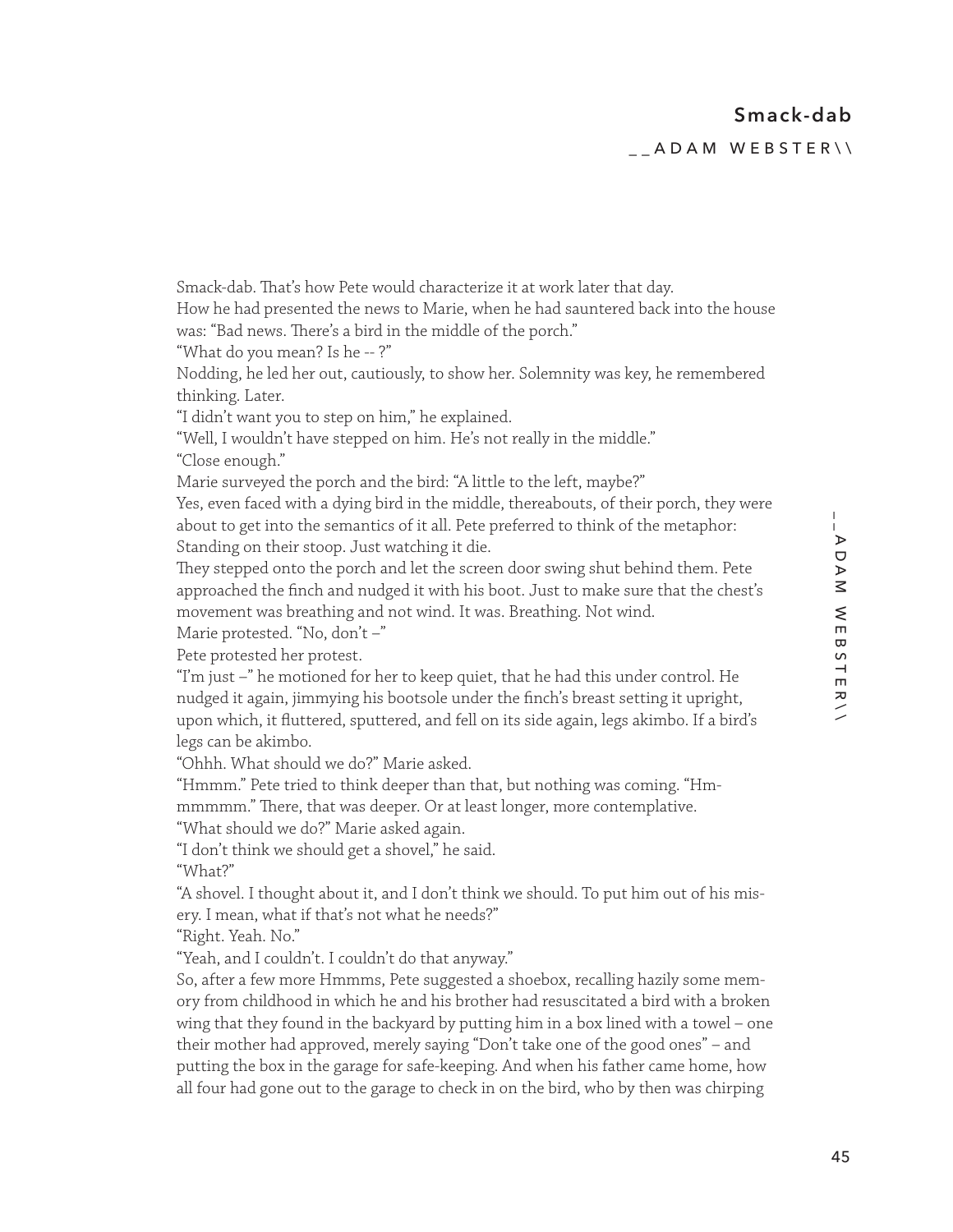## **Smack-dab**

and eager, and happy, and, in his memory, thankful. And how they had all climbed the steps of the old deck – the one that they had replaced a few summers earlier, together, as a family, each with a hammer, side by side, and, oh, there was lemonade, and father winked at mother as Pete and his brother pounded in the final nails – and once at the top of the stairs, how they had released the bird back into the wild, with a real sense of accomplishment.

"But what if it recovers?" Marie asked.

"Then it's safe in a box in the garage," Pete said.

"But then it can't get out. Wouldn't we just be trapping it, smothering it?"

Pete's mind drifted back to the metaphor, but he hadn't the heart, or was it the wherewithal, to bring it up.

"Well, we should leave it be. And if it recovers, it can fly away."

"And if not?"

"It'll die, like it would anyway."

"But I don't want a creature to get him," Marie said.

"I think it's either a shoebox or we leave him."

"I don't think a shoebox is a good idea."

"I'm sure he'll be fine on the porch – no worse off," Pete said.

Silence and agreeable nods. And then, off to catch the bus. With heavy headshakes

and deeper breaths than normal. In case someone was watching. Had seen. But they had done what they could. They had discussed it. They had reasoned. They had concluded. A solid decision had been reached.

Marie spent her lunch break on the Internet, researching. Pete had spent it relaying how the damn thing was smack-dab in the middle of the porch, and how it had been horrible to be so helpless. To the bird, he said. To Marie, he thought.

"Turns out," she said, when they met at the train station to head home, "shoebox was the way to go. But only for three or four hours. And then you're supposed to check on them."

" $Ah$ "

"But we were gone the whole day, so, we don't really know, in this case, if that was the way to go. We couldn't check in after four hours."

"Exactly," Pete assured her. "I wonder if he's still there," he said. "I hope not."

Why Pete did not stop himself from saying, "Well if he isn't then we won't really know if that means he recovered or if a creature got him," he didn't know. But he didn't. Stop himself. From saying that.

As they rounded the corner onto their street, Pete asked Marie if she wanted him to walk ahead, and see if the bird was still there.